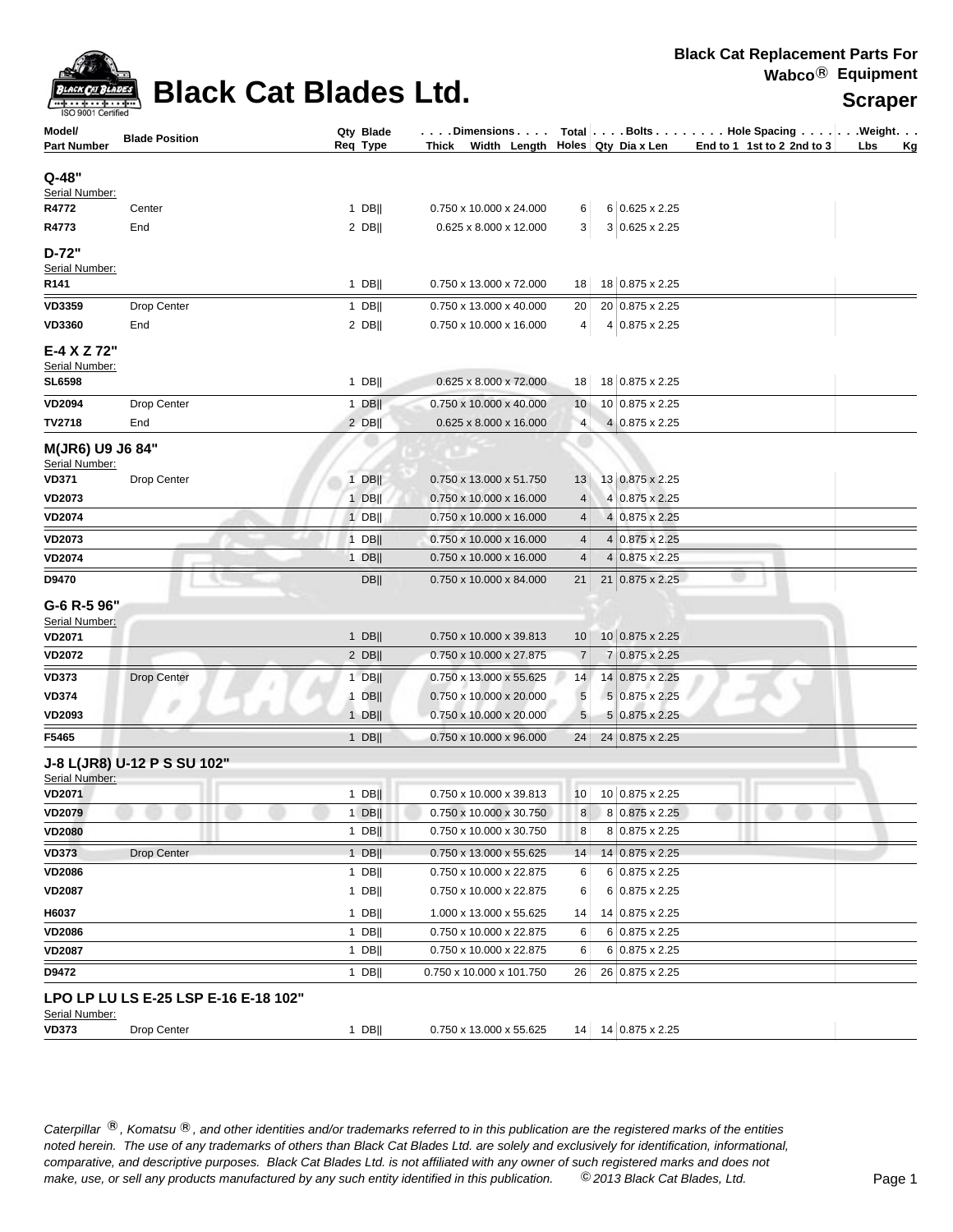| ack Cat |
|---------|
|         |

# **Black Cat Blades Ltd. Supplier Reserve All Article**

| Model/             |                                    | Qty Blade | $\ldots$ Dimensions $\ldots$           |                 | Total   Bolts   Hole Spacing   Weight. |                            |              |              |                   |             |
|--------------------|------------------------------------|-----------|----------------------------------------|-----------------|----------------------------------------|----------------------------|--------------|--------------|-------------------|-------------|
| <b>Part Number</b> | <b>Blade Position</b>              | Reg Type  | Thick Width Length Holes Qty Dia x Len |                 |                                        | End to 1 1st to 2 2nd to 3 |              |              | Lbs               | <u>Kg</u>   |
| <b>VD370</b>       |                                    | 1 DB $  $ | 0.750 x 13.000 x 22.938                |                 | $12$ 12 0.875 x 2.25                   | 2.00                       | 4.00         | 4.00         |                   | 59.00 26.76 |
|                    |                                    |           |                                        |                 | $0.875 \times 0$                       | 2.00                       | 4.00         | 4.00         | 2nd Row           |             |
| <b>VD372</b>       |                                    | $1$ DB    | 0.750 x 13.000 x 22.938                | 12              | 12 0.875 x 2.25<br>$0.875 \times 0$    | 2.00<br>2.00               | 4.00<br>4.00 | 4.00<br>4.00 | 2nd Row           | 59.00 26.76 |
| <b>VD2084</b>      | Router Bit                         | $2$ DB    | 0.750 x 8.000 x 15.000                 | 4               | 4 0.938 x 2.25                         | 4.50                       | 4.50         | 4.50         |                   | 25.00 11.34 |
| H6037              |                                    | $1$ DB    | 1.000 x 13.000 x 55.625                | 14              | 14 0.875 x 2.25                        |                            |              |              |                   |             |
| VD5734             | HD End LH                          | $1$ DB    | 1.000 x 13.000 x 22.938                | 12              | 12 0.875 x 2.25                        | 1.00                       | 4.00         |              |                   |             |
| <b>VD5735</b>      | HD End RH                          | $1$ DB    | 1.000 x 13.000 x 22.938                | 12              | 12 0.875 x 2.25                        | 1.00                       | 4.00         |              |                   |             |
| <b>VD2084</b>      | Router Bit                         | $2$ DB    | $0.750 \times 8.000 \times 15.000$     | 4               | 4 0.938 x 2.25                         | 4.50                       | 4.50         | 4.50         |                   | 25.00 11.34 |
| <b>VD2055</b>      |                                    | $1$ DB    | 1.000 x 16.000 x 55.625                | 28              | 28 0.875 x 2.25                        | 1.81                       | 4.00         | 4.00         | 234.00 106.14     |             |
|                    |                                    |           |                                        |                 | $0.875 \times 0$                       | 1.81                       | 4.00         | 4.00         | 2nd Row           |             |
| <b>VD5734</b>      | HD End LH                          | $1$ DB    | 1.000 x 13.000 x 22.938                | 12              | 12 0.875 x 2.25                        | 1.00                       | 4.00         |              |                   |             |
| <b>VD5735</b>      | HD End RH                          | $1$ DB    | 1.000 x 13.000 x 22.938                | 12              | 12 0.875 x 2.25                        | 1.00                       | 4.00         |              |                   |             |
| <b>VD2084</b>      | Router Bit                         | $2$ DB    | $0.750 \times 8.000 \times 15.000$     | $\overline{4}$  | 4 0.938 x 2.25                         | 4.50                       | 4.50         | 4.50         |                   | 25.00 11.34 |
| <b>VD391</b>       |                                    | $1$ DB    | 1.000 x 16.000 x 55.625                | 56              | 28 0.875 x 2.25                        | 1.81                       | 4.00         | 4.00         | 254.00 115.21     |             |
|                    |                                    |           |                                        |                 | $0.875 \times 0$                       | 1.81                       | 4.00         | 4.00         | 2nd Row           |             |
| <b>VD5734</b>      | HD End LH                          | $1$ DB    | 1.000 x 13.000 x 22.938                | 12              | 12 0.875 x 2.25                        | 1.00                       | 4.00         |              |                   |             |
| VD5735             | HD End RH<br><b>Router Bit</b>     | $1$ DB    | 1.000 x 13.000 x 22.938                | 12<br>4         | 12 0.875 x 2.25<br>4 0.938 x 2.25      | 1.00                       | 4.00<br>4.50 | 4.50         |                   | 25.00 11.34 |
| <b>VD2084</b>      |                                    | $2$ DB    | 0.750 x 8.000 x 15.000                 |                 |                                        | 4.50                       |              |              |                   |             |
| <b>VD2096</b>      | Center                             | 2 DBII    | 0.750 x 13.000 x 50.813                | 26              | 26 0.875 x 2.25                        |                            |              |              |                   |             |
| <b>VD2084</b>      | <b>Router Bit</b>                  | 2 DBII    | 0.750 x 8.000 x 15.000                 | $\overline{4}$  | 4 0.938 x 2.25                         | 4.50                       | 4.50         | 4.50         | 25.00             | 11.34       |
| <b>VD2084</b>      | Router Bit                         | $2$ DB    | 0.750 x 8.000 x 15.000                 | $\overline{4}$  | 4 0.938 x 2.25                         | 4.50                       | 4.50         | 4.50         |                   | 25.00 11.34 |
| <b>SL6596</b>      |                                    | $1$ DB    | 0.750 x 13.000 x 101.750               | 52              | 52 0.875 x 2.25                        |                            |              |              |                   |             |
| <b>VD2084</b>      | Router Bit                         | $2$ DB    | 0.750 x 8.000 x 15.000                 | $\overline{4}$  | 4 0.938 x 2.25                         | 4.50                       | 4.50         | 4.50         |                   | 25.00 11.34 |
| H3094              |                                    | $1$ DB    | 1.000 x 13.000 x 101.750               | 52              | 52 0.875 x 2.25                        |                            |              |              |                   |             |
| <b>VD2084</b>      | <b>Router Bit</b>                  | $2$ DB    | 0.750 x 8.000 x 15.000                 | $\overline{4}$  | 4 0.938 x 2.25                         | 4.50                       | 4.50         | 4.50         | 25.00             | 11.34       |
| Serial Number:     | U-18 U-20 K(YR13) J-12 B RU W 120" |           |                                        |                 |                                        |                            |              |              |                   |             |
| <b>VD2071</b>      |                                    | 3 DB      | $0.750 \times 10.000 \times 39.813$    | 10 <sup>1</sup> | 10 0.875 x 2.25                        |                            |              |              |                   |             |
| <b>VD2084</b>      | <b>Router Bit</b>                  | 2 DB      | 0.750 x 8.000 x 15.000                 | $\overline{4}$  | 4 0.938 x 2.25                         | 4.50                       | 4.50         | 4.50         |                   | 25.00 11.34 |
| H378               |                                    | $3$ DB    | 1.000 x 13.000 x 39.875                | 10 <sup>°</sup> | 10 0.875 x 2.25                        |                            |              |              |                   |             |
| <b>VD2084</b>      | Router Bit                         | $2$ DB    | $0.750 \times 8.000 \times 15.000$     | 4               | 4 0.938 x 2.25                         | 4.50                       | 4.50         | 4.50         | 25.00             | 11.34       |
| <b>VD2097</b>      |                                    | $2$ DB    | 0.750 x 13.000 x 59.875                | 30              | 15 0.875 x 2.25<br>$0.875 \times 0$    | 1.94<br>1.94               | 4.00<br>4.00 | 4.00<br>4.00 | 154.00<br>2nd Row | 69.85       |
| <b>VD2084</b>      | Router Bit                         | $2$ DB    | 0.750 x 8.000 x 15.000                 | 4               | 4 0.938 x 2.25                         | 4.50                       | 4.50         | 4.50         |                   | 25.00 11.34 |
| <b>VD3352</b>      | Drop Center                        | $1$ DB    | 0.750 x 13.000 x 63.625                | 16              | 16 0.875 x 2.25                        |                            |              |              |                   |             |
| <b>VD2089</b>      |                                    | $1$ DB    | 0.750 x 10.000 x 28.000                | 7               | 7 0.875 x 2.25                         |                            |              |              |                   |             |
| <b>VD375</b>       |                                    | $1$ DB    | 0.750 x 10.000 x 28.000                | 7               | 7 0.875 x 2.25                         |                            |              |              |                   |             |
| <b>VD2084</b>      | Router Bit                         | $2$ DB    | 0.750 x 8.000 x 15.000                 | 4               | 4 0.938 x 2.25                         | 4.50                       | 4.50         | 4.50         | 25.00             | 11.34       |
| <b>VD2068</b>      |                                    | $1$ DB    | 1.000 x 13.000 x 63.625                | 32              | 16 0.875 x 2.25                        |                            |              |              |                   |             |
| <b>VD2082</b>      | HD End LH                          | $1$ DB    | 1.000 x 10.000 x 28.000                | $\overline{7}$  | 7 0.875 x 2.25                         |                            |              |              |                   |             |
| <b>VD2083</b>      | HD End RH                          | 1 DB      | 1.000 x 10.000 x 28.000                | $\overline{7}$  | 7 0.875 x 2.25                         |                            |              |              |                   |             |
| <b>VD2084</b>      | Router Bit                         | $2$ DB    | $0.750 \times 8.000 \times 15.000$     | 4               | 4 0.938 x 2.25                         | 4.50                       | 4.50         | 4.50         | 25.00             | 11.34       |
| H392               |                                    | 1 DB $  $ | 1.000 x 13.000 x 119.875               | 60              | 30 0.875 x 2.25                        |                            |              |              |                   |             |
| <b>VD2084</b>      | Router Bit                         | $2$ DB    | 0.750 x 8.000 x 15.000                 | $\overline{4}$  | 4 0.938 x 2.25                         | 4.50                       | 4.50         | 4.50         | 25.00             | 11.34       |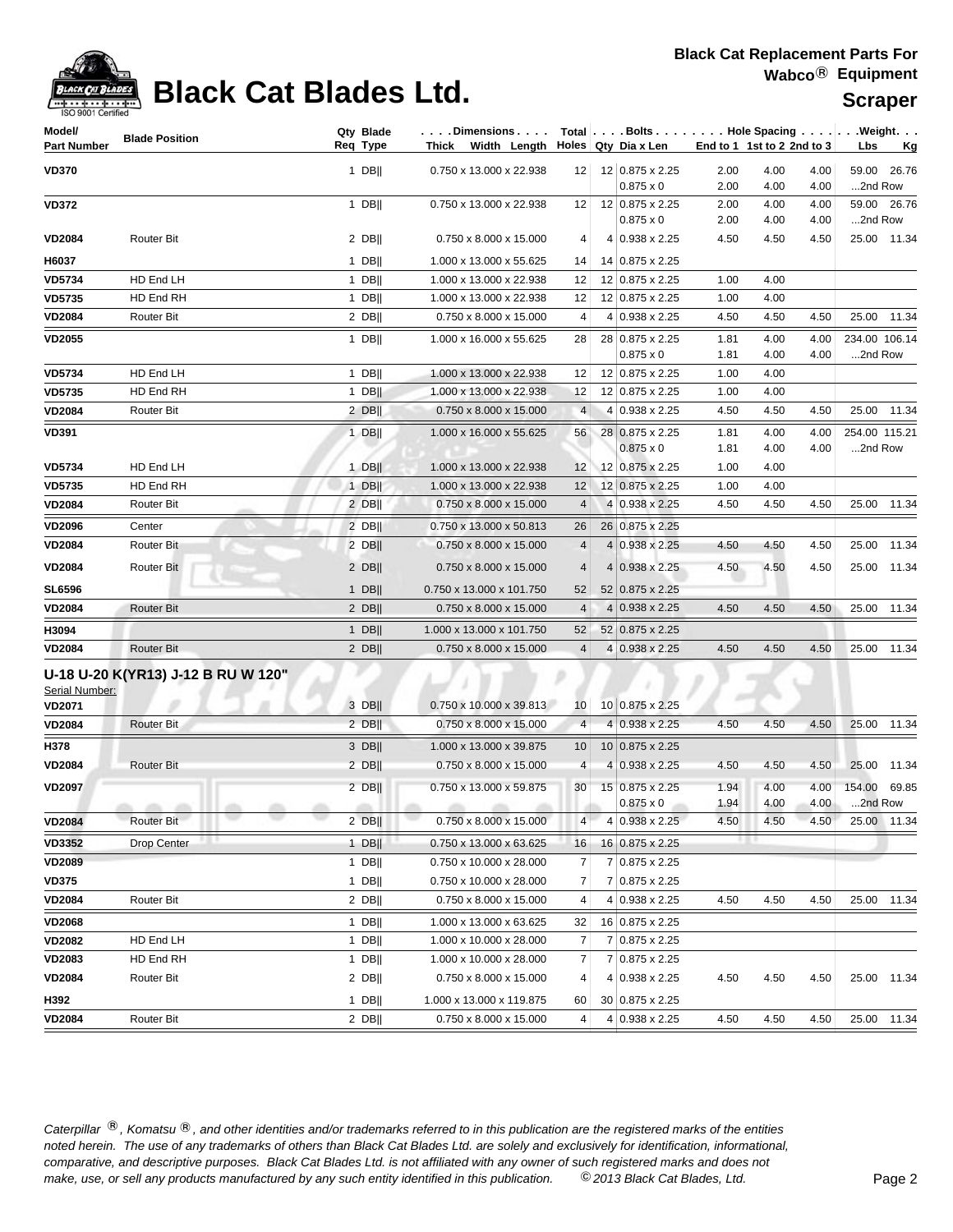## **Black Cat Blades Ltd.** Was Scraper

| Model/<br><b>Part Number</b>                | <b>Blade Position</b>     |             | Qty Blade<br>Req Type | $\ldots$ . Dimensions $\ldots$ .<br>Thick Width Length |                         | Holes Qty Dia x Len                 |              | Total Bolts Hole Spacing Weight.<br>End to 1 1st to 2 2nd to 3 |              | Lbs     | <u>Kg</u>     |
|---------------------------------------------|---------------------------|-------------|-----------------------|--------------------------------------------------------|-------------------------|-------------------------------------|--------------|----------------------------------------------------------------|--------------|---------|---------------|
|                                             |                           |             |                       |                                                        |                         |                                     |              |                                                                |              |         |               |
| D5910                                       |                           |             | $1$ DB                | 0.750 x 10.000 x 119.875                               | 30                      | 30 0.875 x 2.25                     |              |                                                                |              |         |               |
| <b>VD2084</b>                               | <b>Router Bit</b>         |             | $2$ DB                | 0.750 x 8.000 x 15.000                                 | 4                       | 4 0.938 x 2.25                      | 4.50         | 4.50                                                           | 4.50         |         | 25.00 11.34   |
| D9201                                       |                           |             | $1$ DB                | 1.000 x 10.000 x 119.875                               | 30                      | 30 0.875 x 2.25                     |              |                                                                |              |         |               |
| <b>VD2084</b>                               | <b>Router Bit</b>         |             | $2$ DB                | 0.750 x 8.000 x 15.000                                 | 4                       | 4 0.938 x 2.25                      | 4.50         | 4.50                                                           | 4.50         |         | 25.00 11.34   |
| <b>SL6597</b>                               |                           |             | $1$ DB                | 0.750 x 13.000 x 119.875                               | 60 <sub>1</sub>         | 30 0.875 x 2.25<br>$0.875 \times 0$ |              |                                                                |              | 2nd Row |               |
| <b>VD2084</b>                               | <b>Router Bit</b>         |             | $2$ DB                | 0.750 x 8.000 x 15.000                                 | 4                       | 4 0.938 x 2.25                      | 4.50         | 4.50                                                           | 4.50         |         | 25.00 11.34   |
| Serial Number:                              | E-35 O-35 P-35 P-50 114"  |             |                       |                                                        |                         |                                     |              |                                                                |              |         |               |
| <b>VD5725</b>                               | Drop Center               |             | $1$ DB                | 1.000 x 16.000 x 68.000                                | 34                      | 34 0.875 x 2.25                     |              |                                                                |              |         |               |
| <b>VD370</b>                                |                           |             | $1$ DB                | 0.750 x 13.000 x 22.938                                | 12                      | 12 0.875 x 2.25<br>$0.875 \times 0$ | 2.00<br>2.00 | 4.00<br>4.00                                                   | 4.00<br>4.00 | 2nd Row | 59.00 26.76   |
| <b>VD372</b>                                |                           |             | $1$ DB                | 0.750 x 13.000 x 22.938                                | 12                      | 12 0.875 x 2.25                     | 2.00         | 4.00                                                           | 4.00         |         | 59.00 26.76   |
|                                             |                           |             |                       |                                                        |                         | $0.875 \times 0$                    | 2.00         | 4.00                                                           | 4.00         | 2nd Row |               |
| <b>VD2084</b>                               | <b>Router Bit</b>         |             | $2$ DB                | 0.750 x 8.000 x 15.000                                 | $\overline{4}$          | 4 0.938 x 2.25                      | 4.50         | 4.50                                                           | 4.50         |         | 25.00 11.34   |
| <b>VD5734</b>                               | HD End LH                 |             | $1$ DB                | 1.000 x 13.000 x 22.938                                | 12                      | 12 0.875 x 2.25                     | 1.00         | 4.00                                                           |              |         |               |
| <b>VD5735</b>                               | HD End RH                 |             | $1$ DB                | 1.000 x 13.000 x 22.938                                | 12                      | 12 0.875 x 2.25                     | 1.00         | 4.00                                                           |              |         |               |
| <b>FP FR NP NU N 120"</b><br>Serial Number: |                           |             |                       |                                                        |                         |                                     |              |                                                                |              |         |               |
| <b>VD2097</b>                               |                           |             | $2$ DB                | 0.750 x 13.000 x 59.875                                | 30                      | 15 0.875 x 2.25                     | 1.94         | 4.00                                                           | 4.00         |         | 154.00 69.85  |
|                                             |                           |             |                       |                                                        |                         | $0.875 \times 0$                    | 1.94         | 4.00                                                           | 4.00         | 2nd Row |               |
| <b>VD2084</b>                               | Router Bit                |             | $2$ DB                | 0.750 x 8.000 x 15.000                                 | 4                       | 4 0.938 x 2.25                      | 4.50         | 4.50                                                           | 4.50         |         | 25.00 11.34   |
| <b>VD2068</b>                               |                           |             | $1$ DB                | 1.000 x 13.000 x 63.625                                | 32                      | 16 0.875 x 2.25                     |              |                                                                |              |         |               |
| <b>VD2098</b>                               |                           |             | 1 DB                  | 1.000 x 13.000 x 27.875                                | 14                      | 14 0.875 x 2.25                     | 1.94         | 4.00                                                           | 4.00         |         | 71.00 32.21   |
|                                             |                           |             |                       |                                                        |                         | $0.875 \times 0$                    | 1.94         | 4.00                                                           | 4.00         | 2nd Row |               |
| <b>VD2099</b>                               |                           |             | $1$ DB                | 0.750 x 13.000 x 27.938                                | 14                      | 14 0.875 x 2.25                     |              |                                                                |              |         |               |
| <b>VD2084</b>                               | <b>Router Bit</b>         |             | $2$ DB                | 0.750 x 8.000 x 15.000                                 | $\overline{4}$          | 4 0.938 x 2.25                      | 4.50         | 4.50                                                           | 4.50         |         | 25.00 11.34   |
| <b>VD2054</b>                               | Drop Center               |             | 1 DB                  | 1.000 x 16.000 x 63.625                                | 30                      | 32 0.875 x 2.25<br>$0.875 \times 0$ | 1.81<br>1.81 | 4.00<br>4.00                                                   | 4.00<br>4.00 | 2nd Row | 265.00 120.20 |
| <b>VD2098</b>                               | ×                         |             | $1$ DB                | 1.000 x 13.000 x 27.875                                | 14                      | 14 0.875 x 2.25                     | 1.94         | 4.00                                                           | 4.00         |         | 71.00 32.21   |
|                                             |                           |             |                       |                                                        |                         | $0.875 \times 0$                    | 1.94         | 4.00                                                           | 4.00         | 2nd Row |               |
| <b>VD2099</b>                               |                           |             | $1$ DB                | 0.750 x 13.000 x 27.938                                | 14                      | 14 0.875 x 2.25                     |              |                                                                |              |         |               |
| <b>VD2084</b>                               | <b>Router Bit</b>         |             | 2 DB                  | $0.750 \times 8.000 \times 15.000$                     | $\overline{\mathbf{4}}$ | $4 0.938 \times 2.25$               | 4.50         | 4.50                                                           | 4.50         |         | 25.00 11.34   |
| <b>SL6597</b>                               | a m<br><b>COL</b><br>$ -$ | <b>ATTN</b> | $1$ DB  <br>allow.    | 0.750 x 13.000 x 119.875<br>m<br>allo.                 | 60                      | 30 0.875 x 2.25<br>$0.875 \times 0$ | m            | and in                                                         | <b>ATON</b>  | 2nd Row |               |
| <b>VD2084</b>                               | Router Bit                |             | $2$ DB                | 0.750 x 8.000 x 15.000                                 | 4                       | 4 0.938 x 2.25                      | 4.50         | 4.50                                                           | 4.50         |         | 25.00 11.34   |
| H392                                        |                           |             | $1$ DB                | 1.000 x 13.000 x 119.875                               | 60 <sub>1</sub>         | 30 0.875 x 2.25                     |              |                                                                |              |         |               |
| <b>VD2084</b>                               | Router Bit                |             | $2$ DB                | $0.750 \times 8.000 \times 15.000$                     | 4                       | 4 0.938 x 2.25                      | 4.50         | 4.50                                                           | 4.50         |         | 25.00 11.34   |
| R2052                                       | HD End LH                 |             | 1 DB                  | 1.000 x 13.000 x 27.938                                | 14                      | 14 0.875 x 2.25                     |              |                                                                |              |         |               |
| R2053                                       | HD End RH                 |             | $1$ DB                | 1.000 x 13.000 x 27.938                                | 14                      | 14 0.875 x 2.25                     |              |                                                                |              |         |               |
| Serial Number:                              | DM(E9) DM2 & UP DM3 109A  |             |                       |                                                        |                         |                                     |              |                                                                |              |         |               |
| TV2719                                      | Center                    |             | 1 DB                  | 0.750 x 8.000 x 51.750                                 | 13                      | 13 0.875 x 2.5                      |              |                                                                |              |         |               |
| TV2718                                      | End                       |             | $2$ DB                | 0.625 x 8.000 x 16.000                                 | 4                       | 4 0.875 x 2.5                       |              |                                                                |              |         |               |
| SF4216                                      | Router Bit                |             | $2$ DB                | 0.750 x 6.000 x 12.000                                 | 3                       | $3 0.625 \times 2$                  |              |                                                                |              |         |               |
| <b>VD3389</b>                               |                           |             | 1 DB                  | 0.750 x 10.000 x 51.750                                | 13                      | 13 0.875 x 2.5                      |              |                                                                |              |         |               |
|                                             |                           |             |                       |                                                        |                         |                                     |              |                                                                |              |         |               |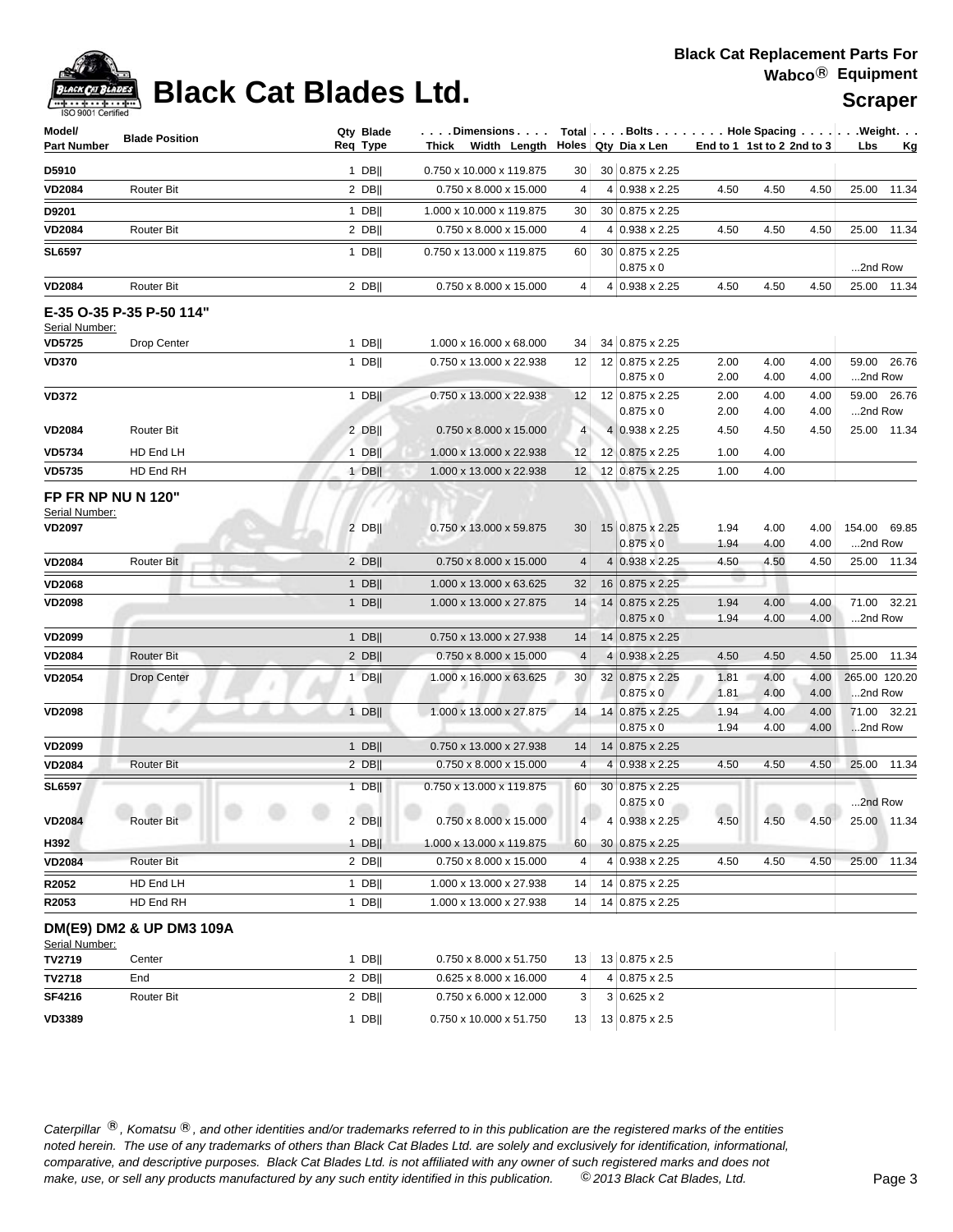

# **Black Cat Blades Ltd.** Mapped Scraper

| Model/<br><b>Part Number</b>           | <b>Blade Position</b>             | Qty Blade<br>Req Type | $\ldots$ Dimensions $\ldots$<br>Width Length Holes Qty Dia x Len<br>Thick |                |                                         |              | End to 1 1st to 2 2nd to 3 |              | Total   Bolts   Hole Spacing   Weight.<br>Lbs<br>Kg |
|----------------------------------------|-----------------------------------|-----------------------|---------------------------------------------------------------------------|----------------|-----------------------------------------|--------------|----------------------------|--------------|-----------------------------------------------------|
| TV2718                                 | End                               | $2$ DB                | 0.625 x 8.000 x 16.000                                                    | 4              | 4 0.875 x 2.5                           |              |                            |              |                                                     |
| SF4216                                 | <b>Router Bit</b>                 | $2$ DB                | 0.750 x 6.000 x 12.000                                                    | 3              | $3 0.625 \times 2$                      |              |                            |              |                                                     |
| <b>VD2088</b>                          |                                   | $1$ DB                | 0.750 x 10.000 x 51.750                                                   | 13             | 13 0.875 x 2.5                          |              |                            |              |                                                     |
| TV2718                                 | End                               | 2 DB                  | 0.625 x 8.000 x 16.000                                                    | 4              | $4 0.875 \times 2.5$                    |              |                            |              |                                                     |
| SF4216                                 | <b>Router Bit</b>                 | $2$ DB                | 0.750 x 6.000 x 12.000                                                    | 3              | $3 0.625 \times 2$                      |              |                            |              |                                                     |
| <b>VD3396</b>                          |                                   | $1$ DB                | 0.750 x 13.000 x 51.750                                                   | 13             | 13 0.875 x 2.5                          |              |                            |              |                                                     |
| TV2718                                 | End                               | 2 DB                  | 0.625 x 8.000 x 16.000                                                    | 4              | 4 0.875 x 2.5                           |              |                            |              |                                                     |
| SF4216                                 | Router Bit                        | $2$ DB                | 0.750 x 6.000 x 12.000                                                    | 3              | $3 0.625 \times 2$                      |              |                            |              |                                                     |
|                                        |                                   |                       |                                                                           |                |                                         |              |                            |              |                                                     |
| <b>VD388</b>                           | <b>Router Bit</b>                 | $2$ DB                | 0.750 x 4.000 x 12.000                                                    | 3              | $3 0.625 \times 2$                      |              |                            |              |                                                     |
| DT(014) DT2                            |                                   |                       |                                                                           |                |                                         |              |                            |              |                                                     |
| Serial Number:<br><b>VD5722</b>        | Drop Center                       | 1 DB                  | 1.000 x 16.000 x 39.750                                                   | 30             | 20 0.875 x 2.25                         | 1.88         | 4.00                       | 4.00         | 181.00 82.10                                        |
|                                        |                                   |                       |                                                                           |                | $0.875 \times 0$                        | 1.88         | 4.00                       | 4.00         | 2nd Row                                             |
| <b>VD5718</b>                          |                                   | $1$ DB                | 0.750 x 13.000 x 30.938                                                   | 16             | 16 0.875 x 2.25                         | 1.94         | 4.00                       | 4.00         | 86.00 39.01                                         |
|                                        |                                   |                       |                                                                           |                | $0.875 \times 0$                        | 1.94         | 4.00                       | 4.00         | 2nd Row                                             |
| <b>VD5700</b>                          |                                   | $1$ DB                | 0.750 x 13.000 x 30.938                                                   | 16             | 16 0.875 x 2.25                         | 1.00         | 4.00                       | 4.00         | 86.00 39.01                                         |
|                                        |                                   |                       |                                                                           |                | $0.875 \times 0$                        | 1.00         | 4.00                       | 4.00         | 2nd Row                                             |
| <b>VD2084</b>                          | <b>Router Bit</b>                 | 2 DB                  | 0.750 x 8.000 x 15.000                                                    | $\overline{4}$ | 4 0.938 x 2.25                          | 4.50         | 4.50                       | 4.50         | 25.00 11.34                                         |
| <b>DT-2 &amp; UP</b><br>Serial Number: |                                   |                       |                                                                           |                |                                         |              |                            |              |                                                     |
| <b>VD2053</b>                          | <b>Drop Center</b>                | $1$ DB                | 1.000 x 16.000 x 52.125                                                   | 14             | 14 0.875 x 2.25                         |              |                            |              |                                                     |
| <b>VD2084</b>                          | Router Bit                        | 2 DB                  | 0.750 x 8.000 x 15.000                                                    | $\overline{4}$ | 4 0.938 x 2.25                          | 4.50         | 4.50                       | 4.50         | 25.00 11.34                                         |
| <b>VD5732</b>                          | End                               | $2$ DB                | 0.750 x 13.000 x 29.500                                                   | 10             | 10 0.875 x 2.25                         |              |                            |              |                                                     |
| Serial Number:                         | O-19CE P-19 PO-19 S/N P-19-D & UP |                       |                                                                           |                |                                         |              |                            |              |                                                     |
| <b>VD5723</b>                          | <b>Drop Center</b>                | $1$ DB                | 1.000 x 16.000 x 55.625                                                   | 28             | 28 0.875 x 2.25                         |              |                            |              | 214.00<br>97.07                                     |
| <b>VD370</b>                           |                                   | $1$ DB                | 0.750 x 13.000 x 22.938                                                   |                | 12 12 0.875 x 2.25<br>$0.875 \times 0$  | 2.00<br>2.00 | 4.00<br>4.00               | 4.00<br>4.00 | 59.00<br>26.76<br>2nd Row                           |
| <b>VD372</b>                           | s                                 | $1$ DB                | 0.750 x 13.000 x 22.938                                                   | 12             | 12 0.875 x 2.25                         | 2.00         | 4.00                       | 4.00         | 59.00 26.76                                         |
|                                        |                                   |                       |                                                                           |                | $0.875 \times 0$                        | 2.00         | 4.00                       | 4.00         | 2nd Row                                             |
| <b>VD2084</b>                          | <b>Router Bit</b>                 | 2 $DB$                | 0.750 x 8.000 x 15.000                                                    | 4              | 4 0.938 x 2.25                          | 4.50         | 4.50                       | 4.50         | 25.00 11.34                                         |
| <b>VD5736</b>                          |                                   | $1$ DB                | 1.250 x 16.000 x 55.500                                                   | 28             | 28 0.875 x 2.5                          |              |                            |              |                                                     |
| <b>VD5734</b>                          | HD End LH                         | $1$ DB                | 1.000 x 13.000 x 22.938                                                   | 12             | 12 0.875 x 2.25                         | 1.00         | 4.00                       |              |                                                     |
| <b>VD5735</b>                          | HD End RH                         | $1$ DB                | 1.000 x 13.000 x 22.938                                                   | 12             | 12 0.875 x 2.25                         | 1.00         | 4.00                       |              |                                                     |
| <b>VD2084</b>                          | <b>Router Bit</b>                 | $2$ DB                | 0.750 x 8.000 x 15.000                                                    | $\overline{4}$ | 4 0.938 x 2.25                          | 4.50         | 4.50                       | 4.50         | 25.00 11.34                                         |
| Serial Number:                         | <b>C(CM) CT SUFFIX P-19J</b>      |                       |                                                                           |                |                                         |              |                            |              |                                                     |
| <b>VD5736</b>                          |                                   | $1$ DB                | 1.250 x 16.000 x 55.500                                                   | 28             | 28 0.875 x 2.5                          |              |                            |              |                                                     |
| <b>VD5734</b>                          | HD End LH                         | $1$ DB                | 1.000 x 13.000 x 22.938                                                   | 12             | 12 0.875 x 2.5                          | 1.00         | 4.00                       |              |                                                     |
| <b>VD5735</b>                          | HD End RH                         | 1 DB                  | 1.000 x 13.000 x 22.938                                                   | 12             | 12 0.875 x 2.5                          | 1.00         | 4.00                       |              |                                                     |
| <b>VD2084</b>                          | Router Bit                        | $2$ DB                | 0.750 x 8.000 x 15.000                                                    | 4              | 4 0.938 x 2.25                          | 4.50         | 4.50                       | 4.50         | 25.00<br>11.34                                      |
| CT-2 & UP<br>Serial Number:            |                                   |                       |                                                                           |                |                                         |              |                            |              |                                                     |
| VD393                                  | Drop Center                       | $1$ DB                | 1.000 x 16.000 x 60.250                                                   | 30             | 20 1.000 x 3                            |              |                            |              |                                                     |
| <b>VD3383</b>                          | End                               | $2$ DB                | 1.000 x 13.000 x 26.500                                                   | 10             | $10 1.000 \times 3$<br>$1.000 \times 0$ | 1.25<br>1.25 | 6.00<br>6.00               | 6.00<br>6.00 | 90.00 40.82<br>2nd Row                              |
|                                        |                                   |                       |                                                                           |                |                                         |              |                            |              |                                                     |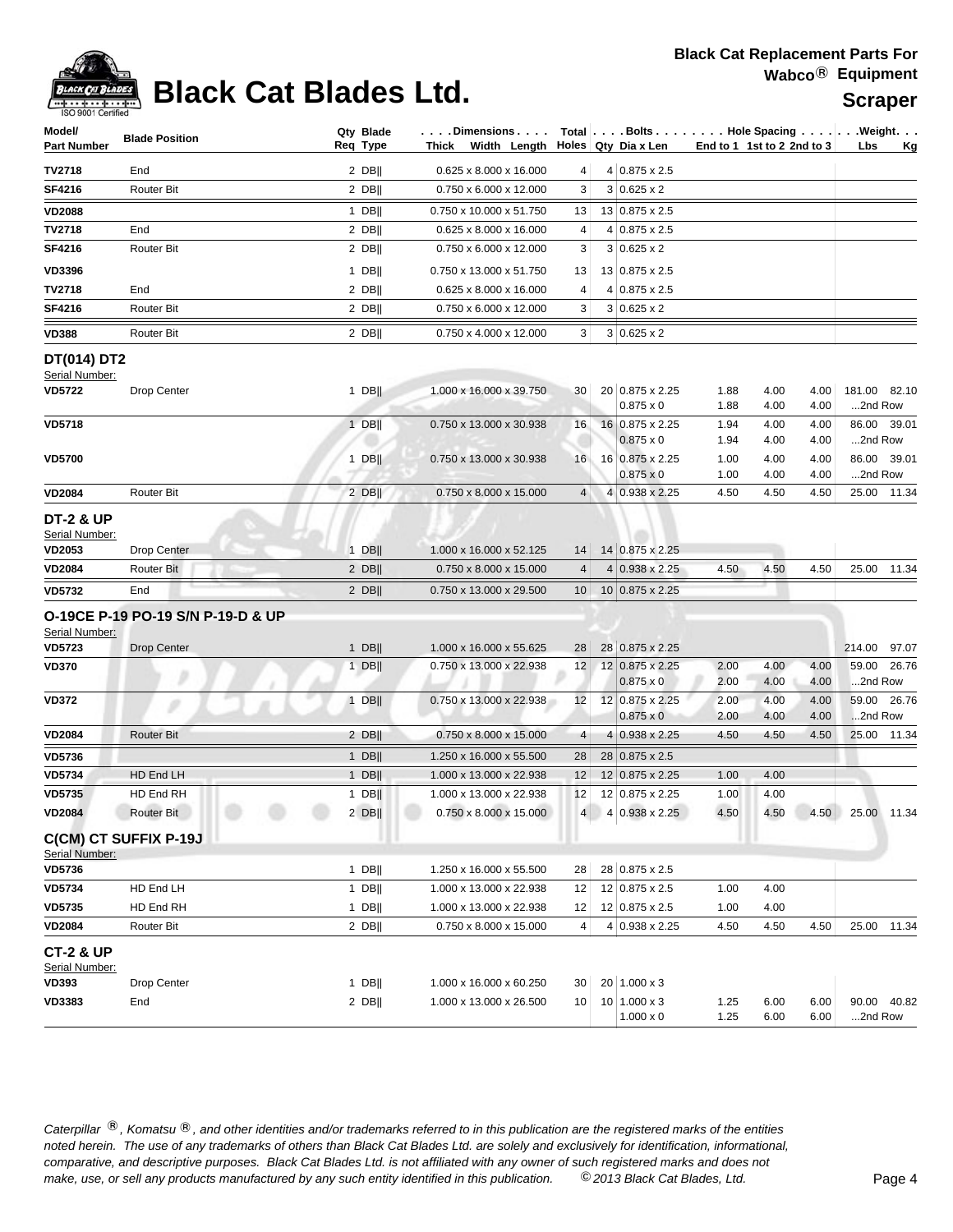## **Black Cat Replacement Parts For Wabco**® **Equipment**



# **Black Cat Blades Ltd. Suppliers Scraper**

| Model/<br>Part Number                  | <b>Blade Position</b>          | Qty Blade<br>Req Type | . Dimensions<br>Thick Width Length |                |   | Total $\vert \ldots$ Bolts $\ldots \vert \ldots$ Hole Spacing $\ldots \vert \ldots$ Weight. $\ldots$<br>Holes Qty Dia x Len | End to 1 1st to 2 2nd to 3 |              |              | Lbs                     | <u>Kg</u>   |
|----------------------------------------|--------------------------------|-----------------------|------------------------------------|----------------|---|-----------------------------------------------------------------------------------------------------------------------------|----------------------------|--------------|--------------|-------------------------|-------------|
| <b>VD2084</b>                          | <b>Router Bit</b>              | $2$ DB                | 0.750 x 8.000 x 15.000             | 4              |   | 4 0.938 x 2.25                                                                                                              | 4.50                       | 4.50         | 4.50         |                         | 25.00 11.34 |
| <b>VD5720</b>                          |                                | $2$ DB                | 1.250 x 16.000 x 60.250            | 20             |   | 4 1.000 x 2.25                                                                                                              |                            |              |              |                         |             |
| VD362                                  |                                | 2 DB                  | 1.250 x 13.000 x 26.500            | 10             |   | $10 1.000 \times 3$                                                                                                         |                            |              |              |                         |             |
| <b>VD2084</b>                          | <b>Router Bit</b>              | $2$ DB                | 0.750 x 8.000 x 15.000             | 4              | 4 | $0.938 \times 2.25$                                                                                                         | 4.50                       | 4.50         | 4.50         |                         | 25.00 11.34 |
| <b>VD3385</b>                          |                                | $1$ DB                | 1.250 x 16.000 x 60.250            | 10             |   | $10$ 1.000 x 3                                                                                                              |                            |              |              |                         |             |
| <b>VD362</b>                           |                                | 2 DB                  | 1.250 x 13.000 x 26.500            | 10             |   | $10 1.000 \times 3$                                                                                                         |                            |              |              |                         |             |
| <b>VD2084</b>                          | <b>Router Bit</b>              | $2$ DB                | 0.750 x 8.000 x 15.000             | 4              |   | 4 0.938 x 2.25                                                                                                              | 4.50                       | 4.50         | 4.50         |                         | 25.00 11.34 |
| Serial Number:<br><b>VD2097</b>        | BT(023) CL(P-23) CLE(PO-23)    | $2$ DB                | 0.750 x 13.000 x 59.875            | 30             |   | 15 0.875 x 2.25<br>$0.875 \times 0$                                                                                         | 1.94<br>1.94               | 4.00<br>4.00 | 4.00<br>4.00 | 154.00 69.85<br>2nd Row |             |
| <b>VD2084</b>                          | <b>Router Bit</b>              | $2$ DB                | 0.750 x 8.000 x 15.000             | 4              |   | 4 0.938 x 2.25                                                                                                              | 4.50                       | 4.50         | 4.50         |                         | 25.00 11.34 |
| VD5724                                 | Drop Center                    | $1$ DB                | 1.000 x 16.000 x 63.750            | 32             |   | 32 0.875 x 2.25                                                                                                             |                            |              |              |                         |             |
| R2052                                  | HD End LH                      | $1$ DB                | 1.000 x 13.000 x 27.938            | 14             |   | 14 0.875 x 2.25                                                                                                             |                            |              |              |                         |             |
| R2053                                  | HD End RH                      | $1$ DB                | 1.000 x 13.000 x 27.938            | 14             |   | 14 0.875 x 2.25                                                                                                             |                            |              |              |                         |             |
| <b>VD2084</b>                          | Router Bit                     | $2$ DB                | 0.750 x 8.000 x 15.000             | $\overline{4}$ | 4 | $0.938 \times 2.25$                                                                                                         | 4.50                       | 4.50         | 4.50         |                         | 25.00 11.34 |
| <b>SL6597</b>                          |                                | $1$ DB                | 0.750 x 13.000 x 119.875           | 60             |   | 30 0.875 x 2.25<br>$0.875 \times 0$                                                                                         |                            |              |              | 2nd Row                 |             |
| <b>VD2084</b>                          | <b>Router Bit</b>              | $2$ DB                | 0.750 x 8.000 x 15.000             | $\overline{4}$ |   | 4 0.938 x 2.25                                                                                                              | 4.50                       | 4.50         | 4.50         |                         | 25.00 11.34 |
| H392                                   |                                | $1$ DB                | 1.000 x 13.000 x 119.875           | 60             |   | 30 0.875 x 2.25                                                                                                             |                            |              |              |                         |             |
| <b>VD2084</b>                          | Router Bit                     | $2$ DB                | $0.750 \times 8.000 \times 15.000$ | 4              |   | 4 0.938 x 2.25                                                                                                              | 4.50                       | 4.50         | 4.50         |                         | 25.00 11.34 |
| Serial Number:<br><b>VD2097</b>        | BT(O23) (SUFFIX 0-23D-SP & UP) | $2$ DB                | 0.750 x 13.000 x 59.875            | 30             |   | 15 0.875 x 2.25<br>$0.875 \times 0$                                                                                         | 1.94<br>1.94               | 4.00<br>4.00 | 4.00<br>4.00 | 154.00<br>2nd Row       | 69.85       |
| <b>VD2084</b>                          | <b>Router Bit</b>              | $2$ DB                | 0.750 x 8.000 x 15.000             | 4              |   | 4 0.938 x 2.25                                                                                                              | 4.50                       | 4.50         | 4.50         | 25.00                   | 11.34       |
| VD5723                                 | <b>Drop Center</b>             | $1$ DB                | 1.000 x 16.000 x 55.625            | 28             |   | 28 0.875 x 2.25                                                                                                             |                            |              |              | 214.00                  | 97.07       |
| VD5730                                 |                                | $1$ DB                | 0.750 x 13.000 x 31.938            | 16             |   | 16 0.875 x 2.25                                                                                                             |                            |              |              |                         |             |
| VD5731                                 |                                | $1$ DB                | 0.750 x 13.000 x 31.938            | 16             |   | 16 0.875 x 2.25                                                                                                             |                            |              |              |                         |             |
| <b>VD2084</b>                          | Router Bit                     | $2$ DB                | 0.750 x 8.000 x 15.000             | $\overline{4}$ |   | 4 0.938 x 2.25                                                                                                              | 4.50                       | 4.50         | 4.50         |                         | 25.00 11.34 |
| <b>SL6597</b>                          |                                | 1 DB                  | 0.750 x 13.000 x 119.875           | 60             |   | 30 0.875 x 2.25<br>$0.875 \times 0$                                                                                         |                            |              |              | 2nd Row                 |             |
| <b>VD2084</b>                          | Router Bit                     | $2$ DB                | 0.750 x 8.000 x 15.000             | $\overline{4}$ |   | 4 0.938 x 2.25                                                                                                              | 4.50                       | 4.50         | 4.50         |                         | 25.00 11.34 |
| <b>BT-2 &amp; UP</b><br>Serial Number: |                                |                       |                                    |                |   |                                                                                                                             |                            |              |              |                         |             |
| <b>VD5720</b>                          |                                | $1$ DB                | 1.250 x 16.000 x 60.250            | 20             |   | 20 1.000 x 3                                                                                                                |                            |              |              |                         |             |
| <b>VD360</b><br><b>VD2084</b>          | End<br>Router Bit              | $2$ DB  <br>$2$ DB    | 1.000 x 13.000 x 29.500            | 5              |   | $5 1.000 \times 3$<br>4 0.938 x 2.25                                                                                        | 4.50                       | 4.50         | 4.50         |                         | 25.00 11.34 |
|                                        |                                |                       | $0.750 \times 8.000 \times 15.000$ | 4              |   |                                                                                                                             |                            |              |              |                         |             |
| <b>VD3385</b>                          |                                | $1$ DB                | 1.250 x 16.000 x 60.250            | 10             |   | $10 1.000 \times 3$                                                                                                         |                            |              |              |                         |             |
| <b>VD2084</b>                          | Router Bit                     | $2$ DB                | 0.750 x 8.000 x 15.000             | 4              |   | 4 0.938 x 2.25                                                                                                              | 4.50                       | 4.50         | 4.50         |                         | 25.00 11.34 |
| Serial Number:                         | <b>BM (THROUGH SUFFIX C)</b>   |                       |                                    |                |   |                                                                                                                             |                            |              |              |                         |             |
| <b>VD5737</b>                          | Drop Center                    | $1$ DB                | 1.250 x 16.000 x 59.500            | 30             |   | 30 0.875 x 2.75                                                                                                             |                            |              |              |                         |             |
| <b>VD2084</b>                          | Router Bit                     | 2 DB                  | 0.750 x 8.000 x 15.000             | 4              |   | 4 0.938 x 2.25                                                                                                              | 4.50                       | 4.50         | 4.50         |                         | 25.00 11.34 |
| VD361                                  | End                            | $2$ DB                | 1.000 x 13.000 x 26.938            | 14             |   | 14 0.875 x 2.5<br>$0.875 \times 0$                                                                                          | 1.47<br>1.47               | 4.00<br>4.00 | 4.00<br>4.00 | 2nd Row                 | 91.00 41.28 |

## **BM (SUFFIX D & UP)**

Serial Number: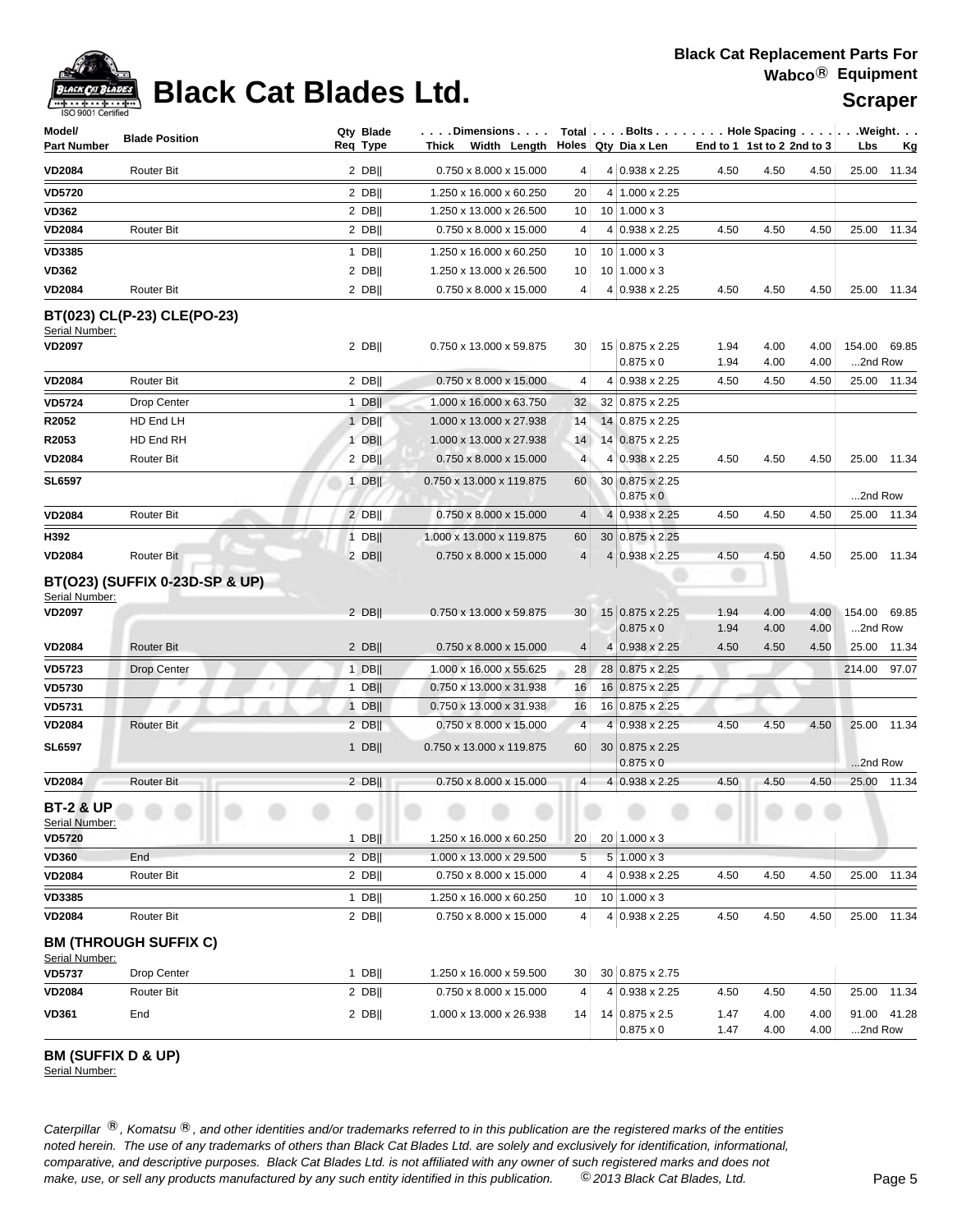# **Black Cat Blades Ltd.** Was Scraper

| Model/<br><b>Part Number</b>                             | <b>Blade Position</b>                                | Qty Blade<br>Req Type | . Dimensions<br>Thick Width Length                 |                | Total Bolts Hole Spacing Weight.<br>Holes Qty Dia x Len | End to 1 1st to 2 2nd to 3 |              |              | Lbs              | <u>Kg</u>   |
|----------------------------------------------------------|------------------------------------------------------|-----------------------|----------------------------------------------------|----------------|---------------------------------------------------------|----------------------------|--------------|--------------|------------------|-------------|
| <b>VD5737</b>                                            | Drop Center                                          | $1$ DB                | 1.250 x 16.000 x 59.500                            | 30             | 30 0.875 x 2.75                                         |                            |              |              |                  |             |
| <b>VD2084</b>                                            | <b>Router Bit</b>                                    | $2$ DB                | 0.750 x 8.000 x 15.000                             | 4              | 4 0.938 x 2.25                                          | 4.50                       | 4.50         | 4.50         |                  | 25.00 11.34 |
| <b>VD5739</b>                                            | End                                                  | $2$ DB                | 1.000 x 13.000 x 29.938                            | 14             | 14 0.875 x 2.5                                          |                            |              |              |                  |             |
| <b>BM-2 &amp; UP B-70</b>                                |                                                      |                       |                                                    |                |                                                         |                            |              |              |                  |             |
| Serial Number:                                           |                                                      |                       |                                                    |                |                                                         |                            |              |              |                  |             |
| <b>VD5720</b>                                            |                                                      | $1$ DB                | 1.250 x 16.000 x 60.250                            | 20             | 20 1.000 x 3                                            |                            |              |              |                  |             |
| <b>VD360</b>                                             | End<br><b>Router Bit</b>                             | 2 DB  <br>$2$ DB      | 1.000 x 13.000 x 29.500<br>0.750 x 8.000 x 15.000  | 5              | $5 1.000 \times 3$<br>4 0.938 x 2.25                    | 4.50                       | 4.50         | 4.50         |                  | 11.34       |
| <b>VD2084</b>                                            |                                                      |                       |                                                    | 4              |                                                         |                            |              |              | 25.00            |             |
| <b>VD3385</b>                                            | <b>Router Bit</b>                                    | $1$ DB                | 1.250 x 16.000 x 60.250                            | 10             | $10$ 1.000 x 3                                          |                            |              |              |                  |             |
| <b>VD2084</b>                                            |                                                      | $2$ DB                | 0.750 x 8.000 x 15.000                             | 4              | 4 0.938 x 2.25                                          | 4.50                       | 4.50         | 4.50         | 25.00            | 11.34       |
| <b>TF5268</b>                                            | <b>Router Bit</b>                                    | $2$ DB                | 1.000 x 8.000 x 21.230                             | 4              | 4 1.063 x 2.75                                          | 3.94                       | 4.50         | 4.50         | 66.10            | 29.98       |
| AT                                                       |                                                      |                       |                                                    |                |                                                         |                            |              |              |                  |             |
| Serial Number:<br><b>VD2081</b>                          | Drop Center                                          | $1$ DB                | 1.000 x 16.000 x 59.500                            | 30             | 30 0.875 x 2.5                                          |                            |              |              |                  |             |
| <b>VD361</b>                                             | End                                                  | $2$ DB                | 1.000 x 13.000 x 26.938                            | 14             | 14 0.875 x 2.5                                          | 1.47                       | 4.00         | 4.00         |                  | 91.00 41.28 |
|                                                          |                                                      |                       |                                                    |                | $0.875 \times 0$                                        | 1.47                       | 4.00         | 4.00         | 2nd Row          |             |
| <b>VD2084</b>                                            | Router Bit                                           | $2$ DB                | 0.750 x 8.000 x 15.000                             | 4              | 4 0.938 x 2.25                                          | 4.50                       | 4.50         | 4.50         |                  | 25.00 11.34 |
| <b>VD5737</b>                                            | Drop Center                                          | $1$ DB                | 1.250 x 16.000 x 59.500                            | 30             | 30 0.875 x 2.75                                         |                            |              |              |                  |             |
| <b>VD2084</b>                                            | <b>Router Bit</b>                                    | $2$ DB                | $0.750 \times 8.000 \times 15.000$                 | 4              | 4 0.938 x 2.25                                          | 4.50                       | 4.50         | 4.50         | 25.00            | 11.34       |
| CM3 A B C K<br>Serial Number:<br><b>VD2081</b><br>VD3388 | Drop Center                                          | $1$ DB  <br>$1$ DB    | 1.000 x 16.000 x 59.500<br>0.750 x 13.000 x 26.938 | 30<br>14       | 30 0.875 x 2.5<br>14 0.875 x 2.5                        |                            |              |              |                  |             |
| <b>VD3387</b>                                            |                                                      | $1$ DB                | 0.750 x 13.000 x 26.938                            | 14             | 14 0.875 x 2.5                                          |                            |              |              |                  |             |
| <b>VD2084</b>                                            | <b>Router Bit</b>                                    | $2$ DB                | 0.750 x 8.000 x 15.000                             | 4              | 4 0.938 x 2.25                                          | 4.50                       | 4.50         | 4.50         |                  | 25.00 11.34 |
| <b>VD5737</b>                                            | Drop Center                                          | 1 DB                  | 1.250 x 16.000 x 59.500                            | 30             | 30 0.875 x 2.75                                         |                            |              |              |                  |             |
| SP2623                                                   | HD End LH                                            | $1$ DB                | 1.000 x 13.000 x 26.938                            | 14             | 14 0.875 x 2.75                                         |                            |              |              |                  |             |
| SP2624                                                   | HD End RH                                            | $1$ DB                | 1.000 x 13.000 x 26.938                            | 14             | 14 0.875 x 2.75                                         |                            |              |              |                  |             |
| <b>VD2084</b>                                            | <b>Router Bit</b>                                    | $2$ DB                | 0.750 x 8.000 x 15.000                             | $\overline{4}$ | 4 0.938 x 2.25                                          | 4.50                       | 4.50         | 4.50         |                  | 25.00 11.34 |
| Serial Number:                                           | <b>CM3 SUFFIX D &amp; UP EXCEPT K CM5</b>            |                       |                                                    |                |                                                         |                            |              |              |                  |             |
| VD393                                                    | <b>Drop Center</b>                                   | 1 DB                  | 1.000 x 16.000 x 60.250                            | 30             | 20 1.000 x 3                                            |                            |              |              |                  |             |
| <b>VD3383</b>                                            | End<br>oli la<br>an i<br><b>ATTN</b><br><b>ATTN:</b> | 2 DB  <br>of the      | 1.000 x 13.000 x 26.500<br>attine.<br>affin.       | 10             | $10 1.000 \times 3$<br>$1.000 \times 0$                 | 1.25<br>1.25               | 6.00<br>6.00 | 6.00<br>6.00 | 90.00<br>2nd Row | 40.82       |
| <b>VD2084</b>                                            | Router Bit                                           | $2$ DB                | 0.750 x 8.000 x 15.000                             | 4              | 4 0.938 x 2.25                                          | 4.50                       | 4.50         | 4.50         |                  | 25.00 11.34 |
| <b>VG3894</b>                                            | Drop Center                                          | $1$ DB                | 1.000 x 16.000 x 60.250                            | 10             | $10 1.000 \times 3$                                     |                            |              |              |                  |             |
| <b>VD3383</b>                                            | End                                                  | $2$ DB                | 1.000 x 13.000 x 26.500                            | 10             | $10$ 1.000 x 3<br>$1.000 \times 0$                      | 1.25<br>1.25               | 6.00<br>6.00 | 6.00<br>6.00 | 2nd Row          | 90.00 40.82 |
| <b>VD2084</b>                                            | Router Bit                                           | $2$ DB                | 0.750 x 8.000 x 15.000                             | 4              | 4 0.938 x 2.25                                          | 4.50                       | 4.50         | 4.50         |                  | 25.00 11.34 |
| <b>VD5720</b>                                            |                                                      | $1$ DB                | 1.250 x 16.000 x 60.250                            | 20             | $20 1.000 \times 3$                                     |                            |              |              |                  |             |
| <b>VD362</b>                                             |                                                      | $2$ DB                | 1.250 x 13.000 x 26.500                            | 10             | $10 1.000 \times 3$                                     |                            |              |              |                  |             |
| <b>VD2084</b>                                            | Router Bit                                           | $2$ DB                | 0.750 x 8.000 x 15.000                             | 4              | 4 0.938 x 2.25                                          | 4.50                       | 4.50         | 4.50         |                  | 25.00 11.34 |
| <b>VD3385</b>                                            |                                                      | $1$ DB                | 1.250 x 16.000 x 60.250                            | 10             | $10 \mid 1.000 \times 3$                                |                            |              |              |                  |             |
| VD362                                                    |                                                      | $2$ DB                | 1.250 x 13.000 x 26.500                            | 10             | $10 1.000 \times 3$                                     |                            |              |              |                  |             |
| <b>VD2084</b>                                            | Router Bit                                           | $2$ DB                | 0.750 x 8.000 x 15.000                             | 4              | 4 0.938 x 2.25                                          | 4.50                       | 4.50         | 4.50         |                  | 25.00 11.34 |

## **D-10E2 Elevating Scraper**

Serial Number: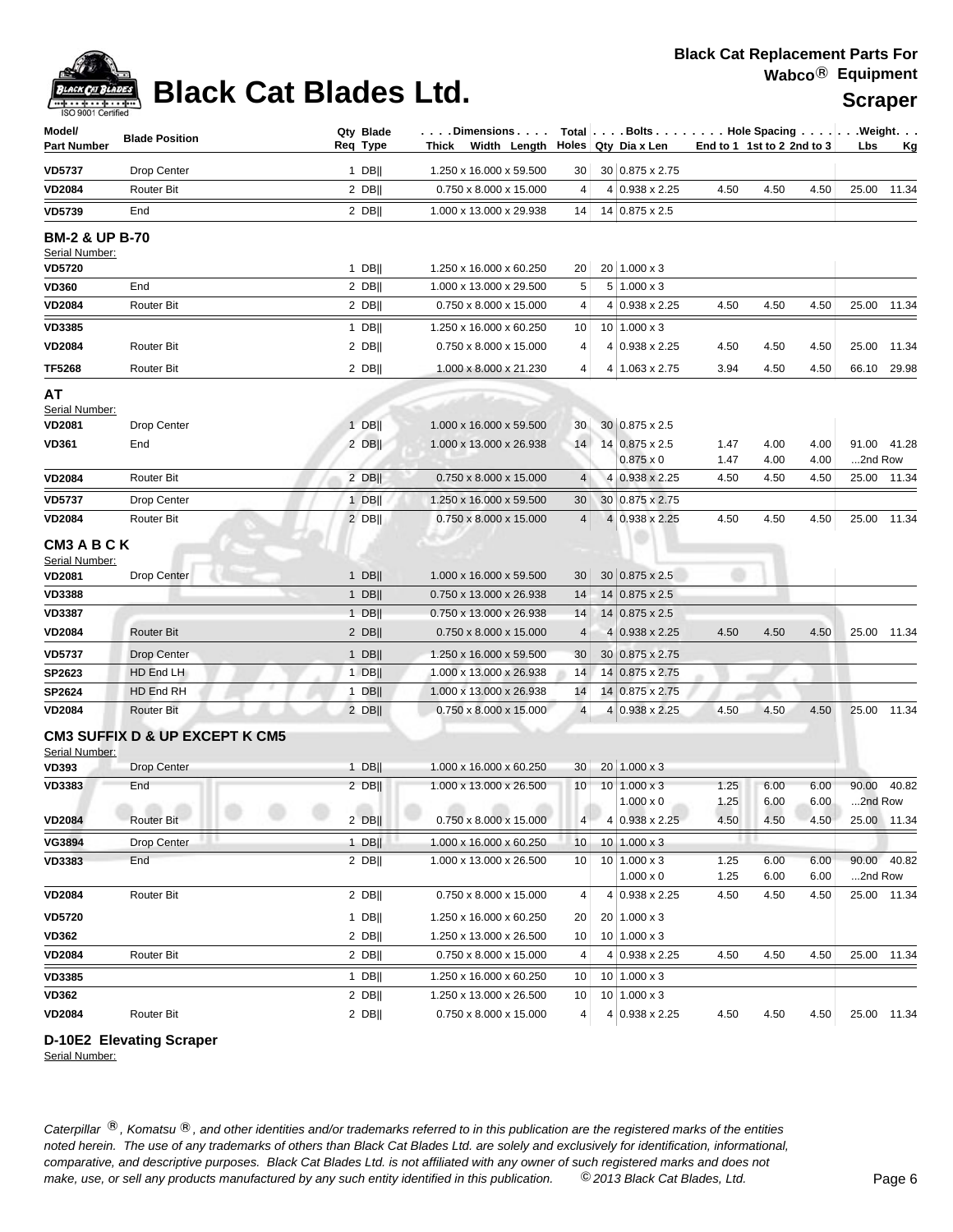

## **Black Cat Blades Ltd.** Water Scraper

| ISO 9001 Certified              |                                  |                                           |                       |       |                                    |                         |                                                               |                            |              |              |                         |             |
|---------------------------------|----------------------------------|-------------------------------------------|-----------------------|-------|------------------------------------|-------------------------|---------------------------------------------------------------|----------------------------|--------------|--------------|-------------------------|-------------|
| Model/<br><b>Part Number</b>    | <b>Blade Position</b>            |                                           | Qty Blade<br>Req Type | Thick | . Dimensions<br>Width Length       |                         | Total   Bolts   Hole Spacing   Weight.<br>Holes Qty Dia x Len | End to 1 1st to 2 2nd to 3 |              |              | Lbs                     | <u>Kg</u>   |
| <b>VL1264</b>                   |                                  |                                           | 2 DB                  |       | 1.000 x 12.000 x 29.875            | 5                       | $12   0.750 \times 3$                                         | 4.94                       | 5.00         | 5.00         |                         |             |
| <b>VL2103</b>                   | End                              |                                           | 2 DB                  |       | 1.000 x 12.000 x 14.875            | $\overline{2}$          | $6 0.750 \times 3$                                            | 4.94                       | 5.00         |              |                         |             |
| <b>VL2032</b>                   | <b>Router Bit</b>                |                                           | $2$ DB                |       | 0.750 x 4.000 x 16.000             | 4                       | $4 0.625 \times 2.75$                                         |                            |              |              |                         |             |
| <b>VL2103</b>                   | End                              |                                           | $2$ DB                |       | 1.000 x 12.000 x 14.875            | $\overline{\mathbf{c}}$ | $6 0.750 \times 3$                                            | 4.94                       | 5.00         |              |                         |             |
| <b>VL2032</b>                   | Router Bit                       |                                           | $2$ DB                |       | 0.750 x 4.000 x 16.000             | 4                       | 4 0.625 x 2.75                                                |                            |              |              |                         |             |
| <b>VL2153</b>                   | Strike Off                       |                                           | $2$ DB                |       | 0.500 x 6.000 x 46.438             | 24                      | 12 0.500                                                      |                            |              |              |                         |             |
|                                 | D-111A Elevating Scraper         |                                           |                       |       |                                    |                         |                                                               |                            |              |              |                         |             |
| Serial Number:<br><b>VN1948</b> | Center                           |                                           | $1$ DB                |       | 1.000 x 13.000 x 43.858            | 21                      | 14 0.750 x 2.5<br>$0.750 \times 0$                            | 3.93<br>3.93               | 6.00<br>6.00 | 6.00<br>6.00 | 146.20 66.32<br>2nd Row |             |
| <b>VN1947</b>                   | End                              |                                           | $2$ DB                |       | 0.984 x 13.000 x 21.969            | 12                      | 8 0.750 x 2.5<br>$0.750 \times 0$                             | 1.98<br>1.98               | 6.00<br>6.00 | 6.00<br>6.00 | 2nd Row                 | 72.80 33.02 |
| <b>VN2288</b>                   | Router Bit                       |                                           | $2$ DB                |       | 0.750 x 4.000 x 16.000             | 4                       | 4 0.625 x 2.75                                                |                            |              |              |                         |             |
| <b>VN1947</b>                   | End                              |                                           | $2$ DB                |       | 0.984 x 13.000 x 21.969            | 12                      | 8 0.750 x 2.5<br>$0.750 \times 0$                             | 1.98<br>1.98               | 6.00<br>6.00 | 6.00<br>6.00 | 72.80<br>2nd Row        | 33.02       |
| <b>VN2288</b>                   | <b>Router Bit</b>                |                                           | 5 DBII                |       | $0.750 \times 4.000 \times 16.000$ | $\overline{4}$          | 4 0.625 x 2.75                                                |                            |              |              |                         |             |
| <b>VM8474</b>                   | Strike Off                       |                                           | $1$ DB                |       | $0.500 \times 6.000 \times 93.500$ | 24                      | 24 0.500 x 2                                                  |                            |              |              |                         |             |
| Serial Number:<br><b>VL1264</b> | <b>C-222 Elevating Scraper</b>   |                                           | 4 DB                  |       | 1.000 x 12.000 x 29.875            | 5                       | 12 0.750 x 3                                                  | 4.94                       | 5.00         | 5.00         |                         |             |
| <b>VL1253</b>                   | Router Bit                       |                                           | $2$ DB                |       | 0.750 x 6.000 x 15.500             | $\overline{4}$          | 4 0.750 x 2.75                                                |                            |              |              |                         |             |
| <b>VL1264</b>                   |                                  |                                           | $2$ DB                |       | 1.000 x 12.000 x 29.875            | 5                       | 12   0.750 x 3                                                | 4.94                       | 5.00         | 5.00         |                         |             |
| <b>VL1253</b>                   | <b>Router Bit</b>                |                                           | $2$ DB                |       | 0.750 x 6.000 x 15.500             | 4                       | $4 0.750 \times 2.75$                                         |                            |              |              |                         |             |
| <b>VL1476</b>                   | Strike Off                       |                                           | $2$ DB                |       | 0.750 x 6.000 x 62.625             | 12                      | 12 0.500 x 2                                                  |                            |              |              |                         |             |
| Serial Number:                  |                                  | C-222F 222G 222H C-222S Elevating Scraper |                       |       |                                    |                         |                                                               |                            |              |              |                         |             |
| VY2621                          | Center                           |                                           | $1$ DB                |       | 1.000 x 13.000 x 63.125            | 33                      | 22 0.750 x 2.75<br>$0.750 \times 0$                           | 1.56<br>1.56               | 6.00<br>6.00 | 6.00<br>6.00 | 206.70<br>2nd Row       | 93.76       |
| <b>VY2620</b>                   | End                              |                                           | $2$ DB                |       | 1.000 x 13.000 x 27.000            | 15                      | 10 0.750 x 2.75<br>$0.750 \times 0$                           | 1.63<br>1.63               | 6.00<br>6.00 | 6.00<br>6.00 | 88.20<br>2nd Row        | 40.01       |
| <b>TF5268</b>                   | <b>Router Bit</b>                |                                           | $2$ DB                |       | 1.000 x 8.000 x 21.230             | $\overline{4}$          | 4 1.063 x 2.75                                                | 3.94                       | 4.50         | 4.50         | 66.10                   | 29.98       |
| <b>VY2620</b>                   | End                              |                                           | 2 DB                  |       | 1.000 x 13.000 x 27.000            | 15                      | 10 0.750 x 2.75<br>$0.750 \times 0$                           | 1.63<br>1.63               | 6.00<br>6.00 | 6.00<br>6.00 | 88.20<br>2nd Row        | 40.01       |
| VY4162                          |                                  |                                           | $2$ DB                |       | 1.000 x 14.750 x 26.125            | 4                       | 4 1.000 x 2.75                                                |                            |              |              |                         |             |
| <b>VL1476</b>                   | Strike Off                       |                                           | $2$ DB                |       | 0.750 x 6.000 x 62.625             | 12                      | 12 0.500 x 2                                                  |                            |              |              |                         |             |
| Serial Number:                  | C-222A CM10-UP Elevating Scraper |                                           |                       |       |                                    |                         |                                                               |                            |              |              |                         |             |
| VM1363                          | Center                           |                                           | $1$ DB                |       | 1.000 x 13.000 x 64.000            | 22                      | 22 0.750 x 3                                                  |                            |              |              |                         |             |
| VM1362                          | End                              |                                           | $2$ DB                |       | 1.000 x 13.000 x 28.750            | 10                      | $10 0.750 \times 3$                                           |                            |              |              |                         |             |
| <b>TF5268</b>                   | Router Bit                       |                                           | $2$ DB                |       | 1.000 x 8.000 x 21.230             | 4                       | 4 1.063 x 2.75                                                | 3.94                       | 4.50         | 4.50         | 66.10                   | 29.98       |
| <b>VM1362</b>                   | End                              |                                           | $2$ DB                |       | 1.000 x 13.000 x 28.750            | 10                      | $10 0.750 \times 3$                                           |                            |              |              |                         |             |
| VY4162                          |                                  |                                           | $2$ DB                |       | 1.000 x 14.750 x 26.125            | 4                       | 4 1.000 x 2.75                                                |                            |              |              |                         |             |
| <b>VL1476</b>                   | Strike Off                       |                                           | $2$ DB                |       | $0.750 \times 6.000 \times 62.625$ | 12                      | 12 0.500 x 2                                                  |                            |              |              |                         |             |

**222FT Elevating Scraper**

Serial Number: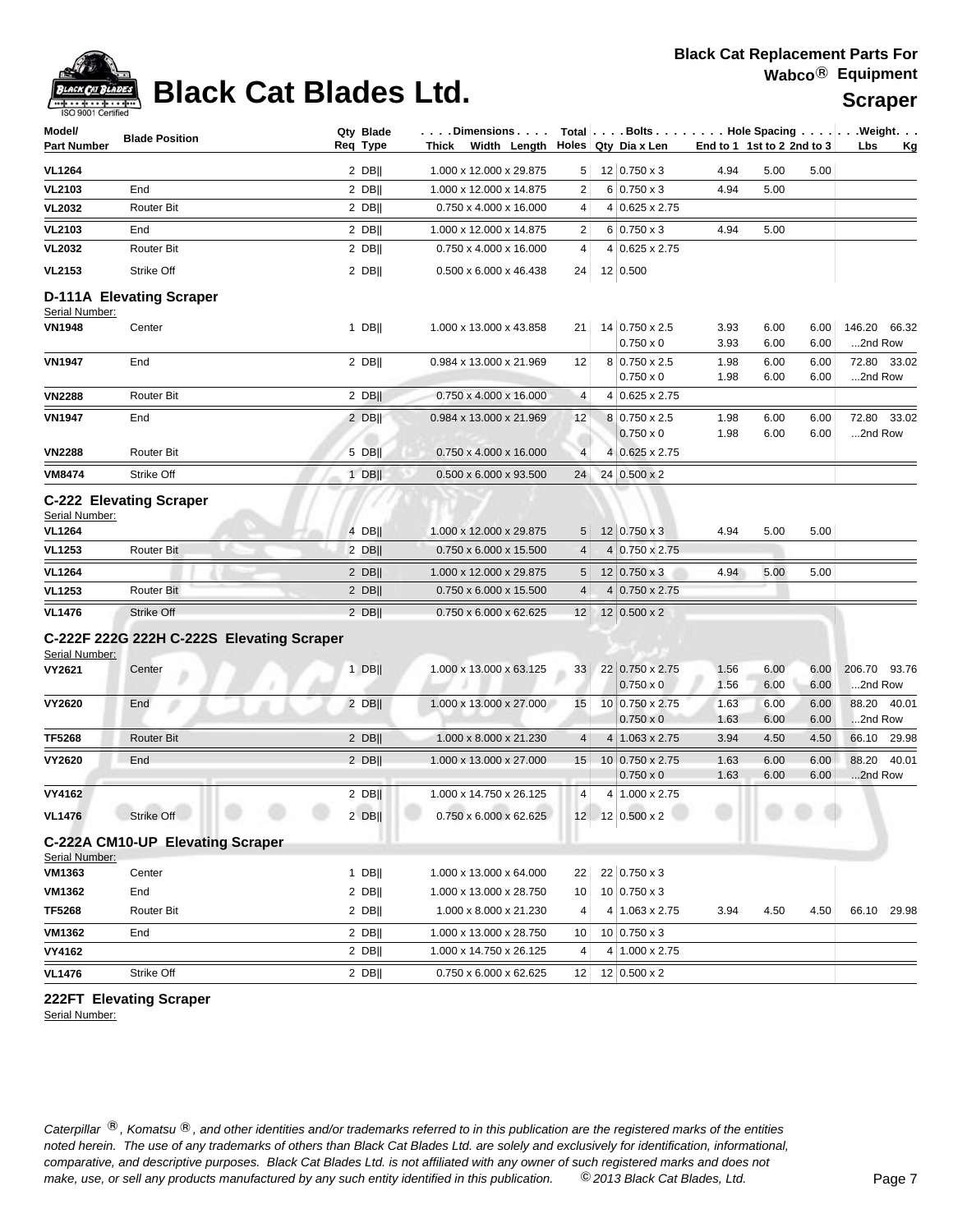

# **Black Cat Blades Ltd. Suppose Cat Blades Ltd.** Scraper

| Model/<br><b>Part Number</b> | <b>Blade Position</b>                        | Qty Blade<br>Reg Type | . Dimensions<br>Thick Width Length |                 | Holes Qty Dia x Len                | $Total   \ldots$ Bolts $\ldots   \ldots$ . Hole Spacing $\ldots   \ldots$ . Weight. $\ldots$<br>End to 1 1st to 2 2nd to 3 |              | Lbs<br>Kg                |
|------------------------------|----------------------------------------------|-----------------------|------------------------------------|-----------------|------------------------------------|----------------------------------------------------------------------------------------------------------------------------|--------------|--------------------------|
| DA3201                       |                                              | $1$ DB                | 1.125 x 16.000 x 64.000            | 33              | 11 1.000 x 3.5<br>$1.000 \times 0$ | 2.00<br>6.00<br>2.00<br>6.00                                                                                               | 6.00<br>6.00 | 295.60 134.08<br>2nd Row |
| DA7814                       | End                                          | $2$ DB                | 0.875 x 8.000 x 28.938             | 4               | $4 0.750 \times 3$                 |                                                                                                                            |              |                          |
| DA1716                       |                                              | $1$ DB                | 1.000 x 15.750 x 26.500            | 4               | 4 1.000 x 2.75                     |                                                                                                                            |              |                          |
| <b>DA1717</b>                |                                              | $1$ DB                | 1.000 x 15.750 x 26.500            | 4               | 4 1.000 x 2.75                     |                                                                                                                            |              |                          |
| DA7814                       | End                                          | $2$ DB                | 0.875 x 8.000 x 28.938             | 4               | $4 0.750 \times 3$                 |                                                                                                                            |              |                          |
| DA1716                       |                                              | $1$ DB                | 1.000 x 15.750 x 26.500            | 4               | 4 1.000 x 2.75                     |                                                                                                                            |              |                          |
| DA1717                       |                                              | 1 DB                  | 1.000 x 15.750 x 26.500            | 4               | 4 1.000 x 2.75                     |                                                                                                                            |              |                          |
| DA5516                       | Strike Off                                   | $2$ DB                | 0.625 x 6.000 x 61.000             |                 | 7 0.750 x 2.5                      |                                                                                                                            |              |                          |
| Serial Number:               | C-229F 229G CM12A 229H                       |                       |                                    |                 |                                    |                                                                                                                            |              |                          |
| DA5412                       | Center                                       | $4$ DB                | 1.000 x 16.000 x 28.375            | 5               | $5 1.000 \times 3.5$               | 2.19<br>6.00                                                                                                               | 6.00         | 115.00<br>52.16          |
| <b>TF5268</b>                | <b>Router Bit</b>                            | $2$ DB                | 1.000 x 8.000 x 21.230             | 4               | 4 1.063 x 2.75                     | 3.94<br>4.50                                                                                                               | 4.50         | 29.98<br>66.10           |
| <b>VY4162</b>                |                                              | 2 DBII                | 1.000 x 14.750 x 26.125            | $\overline{4}$  | 4 1.000 x 2.75                     |                                                                                                                            |              |                          |
| Serial Number:               | 252FT THRU CM17C Elevating Scraper           |                       |                                    |                 |                                    |                                                                                                                            |              |                          |
| DA3201                       |                                              | $1$ DB                | 1.125 x 16.000 x 64.000            | 33              | 11 1.000 x 3.5                     | 2.00<br>6.00                                                                                                               | 6.00         | 295.60 134.08            |
|                              |                                              |                       |                                    |                 | $1.000 \times 0$                   | 2.00<br>6.00                                                                                                               | 6.00         | 2nd Row                  |
| <b>PB1588</b>                | End                                          | 2 DB                  | 1.250 x 16.000 x 28.250            | 5               | $5 \mid 1.000 \times 3.5$          |                                                                                                                            |              |                          |
| <b>TF5268</b>                | <b>Router Bit</b>                            | 2 DB                  | 1.000 x 8.000 x 21.230             | 4               | 4 1.063 x 2.75                     | 3.94<br>4.50                                                                                                               | 4.50         | 66.10 29.98              |
| <b>PB1588</b>                | End                                          | 2 DBII                | 1.250 x 16.000 x 28.250            | 5               | $5 1.000 \times 3.5$               |                                                                                                                            |              |                          |
| VY4162                       |                                              | $2$ DB                | 1.000 x 14.750 x 26.125            | 4               | $4 1.000 \times 2.75$              |                                                                                                                            |              |                          |
| DA5516                       | Strike Off                                   | $2$ DB                | $0.625 \times 6.000 \times 61.000$ |                 | 7 0.750 x 2.5                      |                                                                                                                            |              |                          |
|                              | 252FT CM17D & UP Elevating Scraper           |                       |                                    |                 |                                    |                                                                                                                            |              |                          |
| Serial Number:<br>PB2293     |                                              | $1$ DB                | 1.250 x 19.000 x 63.938            | 11              | 11 1.000 x 3.5                     |                                                                                                                            |              |                          |
| PB1588                       | End                                          | $2$ DB                | 1.250 x 16.000 x 28.250            | 5               | $5 1.000 \times 3.5$               |                                                                                                                            |              |                          |
| VY4162                       |                                              | $2$ DB                | 1.000 x 14.750 x 26.125            | $\overline{4}$  | 4 1.000 x 2.75                     |                                                                                                                            |              |                          |
| DA5516                       | Strike Off                                   | $2$ DB                | $0.625 \times 6.000 \times 61.000$ |                 | 7 0.750 x 2.5                      |                                                                                                                            |              |                          |
| <b>TF5268</b>                | <b>Router Bit</b>                            | $2$ DB                | 1.000 x 8.000 x 21.230             | 4               | 4 1.063 x 2.75                     | 4.50<br>3.94                                                                                                               | 4.50         | 66.10<br>29.98           |
| Serial Number:               | B70-333A SERIES BM11 BM11A Elevating Scraper |                       |                                    |                 |                                    |                                                                                                                            |              |                          |
| <b>VH9731</b>                | Center                                       | $1$ DB                | 1.250 x 14.000 x 62.000            | 20 <sub>1</sub> | 20 1.000 x 3.5                     |                                                                                                                            |              |                          |
| <b>VH9732</b>                | End                                          | 2 DB                  | 1.250 x 14.000 x 34.875            | 12              | 12 1.000 x 3.5                     |                                                                                                                            |              |                          |
| <b>VL2677</b>                | <b>Router Bit</b>                            | $2$ DB                | 0.750 x 6.000 x 15.000             | 4               | 4 0.750 x 2.75                     |                                                                                                                            |              |                          |
| <b>VH9732</b>                | End                                          | 2 DB                  | 1.250 x 14.000 x 34.875            | 12              | 12 1.000 x 3.5                     |                                                                                                                            |              |                          |
| <b>VL2677</b>                | <b>Router Bit</b>                            | $2$ DB                | 0.750 x 6.000 x 15.000             | 4               | 4 0.750 x 2.75                     |                                                                                                                            |              |                          |
| <b>VL3019</b>                | Strike Off                                   | 3 DB                  | 0.750 x 6.000 x 46.125             | 5               | $5 0.750 \times 2.5$               |                                                                                                                            |              |                          |
| Serial Number:               | B70-333A SERIES BM11B Elevating Scraper      |                       |                                    |                 |                                    |                                                                                                                            |              |                          |
| <b>VM6059</b>                | Center                                       | $1$ DB                | 1.250 x 14.000 x 64.000            | 33 <sup>1</sup> | 22 1.000 x 3.5<br>$1.000 \times 0$ | 2.00<br>6.00<br>2.00<br>6.00                                                                                               | 6.00<br>6.00 | 292.00 132.45<br>2nd Row |
| <b>VM6060</b>                | End                                          | $2$ DB                | 1.250 x 14.000 x 33.750            | 12              | 12 1.000 x 3.5                     |                                                                                                                            |              |                          |
| <b>TF5268</b>                | Router Bit                                   | $2$ DB                | 1.000 x 8.000 x 21.230             | 4               | 4 1.063 x 2.75                     | 3.94<br>4.50                                                                                                               | 4.50         | 29.98<br>66.10           |
| <b>VM6060</b>                | End                                          | $2$ DB                | 1.250 x 14.000 x 33.750            | 12              | 12 1.000 x 3.5                     |                                                                                                                            |              |                          |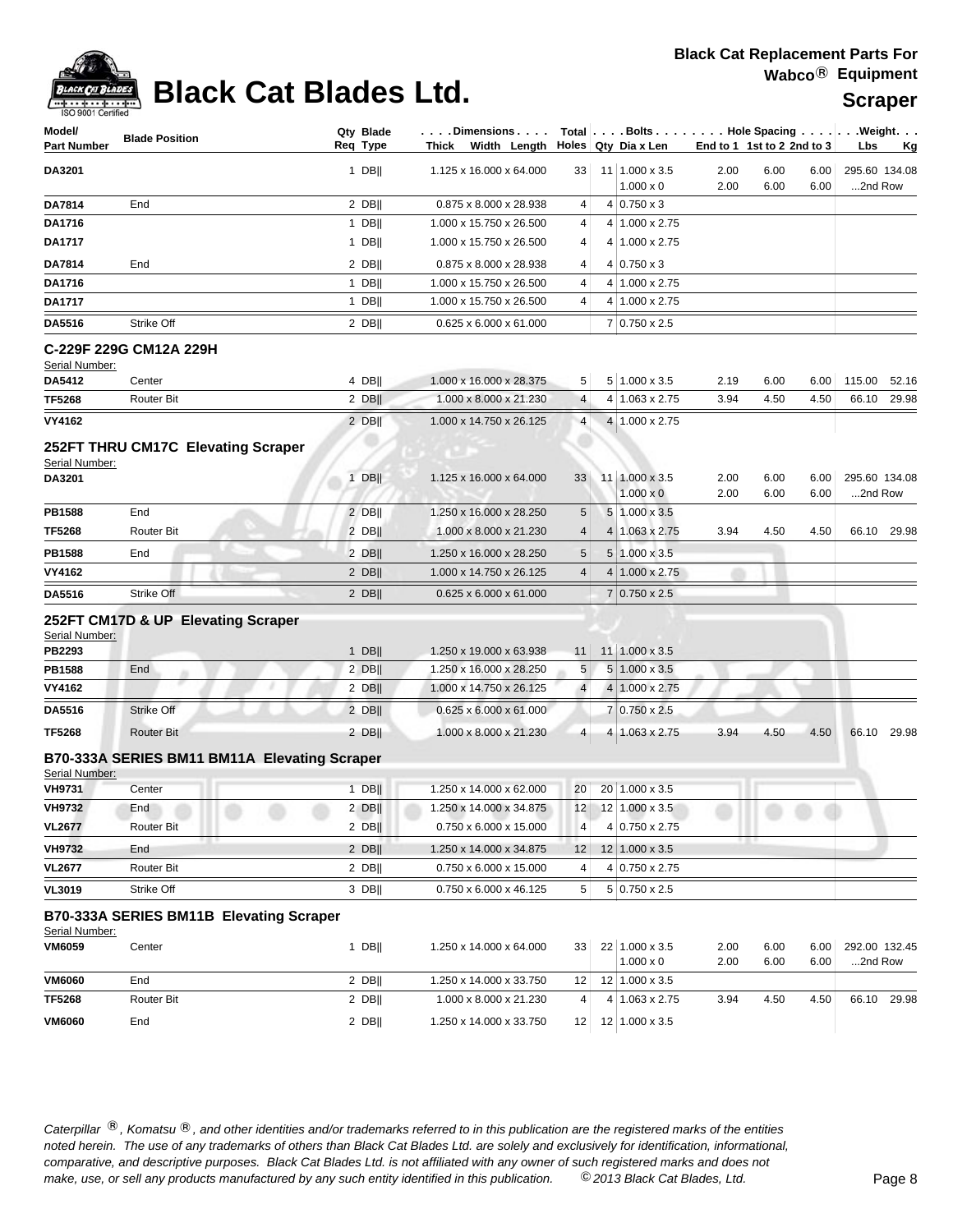| <b>Company</b><br><b>BLACK CAT BLADES</b><br>$ +  +  + $ | $\sim$                                         | <b>Black Cat Blades Ltd.</b>                            |                                                                                                    |                |                                        |                            |              |              | Wabco $\heartsuit$ Equipment<br><b>Scraper</b> |             |
|----------------------------------------------------------|------------------------------------------------|---------------------------------------------------------|----------------------------------------------------------------------------------------------------|----------------|----------------------------------------|----------------------------|--------------|--------------|------------------------------------------------|-------------|
| ISO 9001 Certified<br>Model/<br><b>Part Number</b>       | <b>Blade Position</b>                          | Qty Blade<br>Req Type                                   | Dimensions   $\tau$ otal   Bolts   Hole Spacing    Weight<br>Thick Width Length Holes Qty Diax Len |                |                                        | End to 1 1st to 2 2nd to 3 |              |              | <b>Lbs</b>                                     | Kg          |
| VY4162                                                   |                                                | $2$ DB                                                  | 1.000 x 14.750 x 26.125                                                                            | 4              | $4 1.000 \times 2.75$                  |                            |              |              |                                                |             |
| <b>VL3019</b>                                            | Strike Off                                     | 3 DBII                                                  | 0.750 x 6.000 x 46.125                                                                             | 5              | $5 0.750 \times 2.5$                   |                            |              |              |                                                |             |
| Serial Number:<br><b>VM6059</b>                          | B-333F BM12B BM12C Elevating Scraper<br>Center | $1$ DB                                                  | 1.250 x 14.000 x 64.000                                                                            | 33             | 22 1.000 x 3.5                         | 2.00                       | 6.00         | 6.00         | 292.00 132.45                                  |             |
|                                                          |                                                |                                                         |                                                                                                    |                | $1.000 \times 0$                       | 2.00                       | 6.00         | 6.00         | 2nd Row                                        |             |
| <b>VN3937</b>                                            | End                                            | 2 DBII                                                  | 1.250 x 14.000 x 33.375                                                                            | 18             | 12 1.000 x 3.5<br>$1.000 \times 0$     | 1.69<br>1.69               | 6.00<br>6.00 | 6.00<br>6.00 | 152.00 68.95<br>2nd Row                        |             |
| <b>TF5268</b>                                            | <b>Router Bit</b>                              | $2$ DB                                                  | 1.000 x 8.000 x 21.230                                                                             | 4              | 4 1.063 x 2.75                         | 3.94                       | 4.50         | 4.50         |                                                | 66.10 29.98 |
| <b>VN3937</b>                                            | End                                            | 2 DBII                                                  | 1.250 x 14.000 x 33.375                                                                            | 18             | 12 1.000 x 3.5<br>$1.000 \times 0$     | 1.69<br>1.69               | 6.00<br>6.00 | 6.00<br>6.00 | 152.00 68.95<br>2nd Row                        |             |
| VY4162                                                   |                                                | 2 DBII                                                  | 1.000 x 14.750 x 26.125                                                                            | 4              | 4 1.000 x 2.75                         |                            |              |              |                                                |             |
| <b>VY316</b>                                             | Strike Off                                     | 1 DBII                                                  | $0.750 \times 6.000 \times 54.000$                                                                 | $\overline{7}$ | 7 0.750 x 2.5                          |                            |              |              |                                                |             |
| <b>VN8997</b>                                            | Strike Off                                     | $1$ DB                                                  | 0.750 x 6.000 x 41.875                                                                             | 5              | 7 0.750 x 2.5                          |                            |              |              |                                                |             |
| Serial Number:                                           |                                                | 333F 333FT B333F BT333F BM12D BM17B BPA17B DM15 Elevati |                                                                                                    |                |                                        |                            |              |              |                                                |             |
| <b>VY5105</b>                                            | Center                                         | $1$ DB                                                  | 1.250 x 16.000 x 63.875                                                                            | 33             | 11 1.000 x 3.5<br>$1.000 \times 0$     | 1.94<br>1.94               | 6.00<br>6.00 | 6.00<br>6.00 | 362.00 164.20<br>2nd Row                       |             |
| DA4267                                                   | End                                            | 2 DBII                                                  | 1.125 x 16.000 x 33.375                                                                            | 6              | 6 1.000 x 3.5                          | 1.69                       | 6.00         | 6.00         | 156.60 71.03                                   |             |
| <b>TF5268</b>                                            | <b>Router Bit</b>                              | $2$ DB                                                  | 1.000 x 8.000 x 21.230                                                                             | $\overline{4}$ | 4 1.063 x 3.75                         | 3.94                       | 4.50         | 4.50         |                                                | 66.10 29.98 |
| <b>DA3201</b>                                            |                                                | $1$ DBII                                                | 1.125 x 16.000 x 64.000                                                                            | 33             | $11$   1.000 x 3.5<br>$1.000 \times 0$ | 2.00<br>2.00               | 6.00<br>6.00 | 6.00<br>6.00 | 295.60 134.08<br>2nd Row                       |             |
| DA4267                                                   | End                                            | 2 DBII                                                  | 1.125 x 16.000 x 33.375                                                                            | 6              | $6 1.000 \times 3.5$                   | 1.69                       | 6.00         | 6.00         | 156.60 71.03                                   |             |

| DA4267        | End               | 2 DBII      | 1.125 x 16.000 x 33.375            | 6 <sup>1</sup> | $6 1.000 \times 3.5$      | 1.69 | 6.00 | 6.00 | 156.60 71.03 |       |
|---------------|-------------------|-------------|------------------------------------|----------------|---------------------------|------|------|------|--------------|-------|
| TF5268        | Router Bit        | 2 DBII      | $1.000 \times 8.000 \times 21.230$ | 4 <sup>1</sup> | $4 1.063 \times 2.75$     | 3.94 | 4.50 | 4.50 | 66.10        | 29.98 |
| DA4267        | End               | 2 DBII      | 1.125 x 16.000 x 33.375            | 6 <sup>1</sup> | $6 \mid 1.000 \times 3.5$ | 1.69 | 6.00 | 6.00 | 156.60       | 71.03 |
| VY4162        |                   | 2 DBII      | 1.000 x 14.750 x 26.125            | 4 <sup>1</sup> | $4 1.000 \times 2.75$     |      |      |      |              |       |
| <b>VY316</b>  | Strike Off        | <b>DBII</b> | $0.750 \times 6.000 \times 54.000$ |                | $7 0.750 \times 2.5$      |      |      |      |              |       |
| <b>VN8997</b> | Strike Off        | 2 DBII      | $0.750 \times 6.000 \times 41.875$ |                | $5 0.750 \times 2.5 $     |      |      |      |              |       |
| _             | B-339F 339F 259FT |             |                                    |                |                           |      |      |      |              |       |

## **B-339F 339F 259FT**

| Serial Number: |                   |        |                                     |                |   |                         |      |      |      |       |       |
|----------------|-------------------|--------|-------------------------------------|----------------|---|-------------------------|------|------|------|-------|-------|
| <b>DA4274</b>  | Center            | 4 DB   | 1.250 x 16.000 x 32.813             | 6              |   | $6 \mid 1.000 \times 3$ |      |      |      |       |       |
| <b>TF5268</b>  | <b>Router Bit</b> | 2 DBII | 1.000 x 8.000 x 21.230              | 4              | 4 | 1.063 x 2.75            | 3.94 | 4.50 | 4.50 | 66.10 | 29.98 |
| VY4162         |                   | $2$ DB | $1.000 \times 14.750 \times 26.125$ | $\overline{4}$ | 4 | $1.000 \times 2.75$     |      |      |      |       |       |
| <b>VY4162</b>  |                   | $2$ DB | 1.000 x 14.750 x 26.125             | $\overline{4}$ |   | $1.000 \times 2.75$     |      |      |      |       |       |
| <b>VY4162</b>  |                   | $2$ DB | 1.000 x 14.750 x 26.125             | 4              |   | $1.000 \times 2.75$     |      |      |      |       |       |
|                |                   |        |                                     |                |   |                         |      |      |      |       |       |

## **353FT BM17B BPAMB DM15D DM15E Elevating Scraper**

| Serial Number: |        |        |                         |                 |      |                            |      |      |      |               |       |
|----------------|--------|--------|-------------------------|-----------------|------|----------------------------|------|------|------|---------------|-------|
| <b>VY5105</b>  | Center | DBII   | 1.250 x 16.000 x 63.875 | 33              |      | $11 \mid 1.000 \times 3.5$ | 1.94 | 6.00 | 6.00 | 362.00 164.20 |       |
|                |        |        |                         |                 |      | $1.000 \times 0$           | 1.94 | 6.00 | 6.00 | $$ 2nd Row    |       |
| <b>DA4267</b>  | End    | 2 DBII | 1.125 x 16.000 x 33.375 | 6 <sup>1</sup>  | 61   | $1.000 \times 3.5$         | 1.69 | 6.00 | 6.00 | 156.60        | 71.03 |
| <b>VY4162</b>  |        | 2 DBII | 1.000 x 14.750 x 26.125 | $\vert$         |      | 4 1.000 x 2.75             |      |      |      |               |       |
| <b>DA3201</b>  |        | DBII   | 1.125 x 16.000 x 64.000 | 33 <sup>1</sup> | 111. | $1.000 \times 3.5$         | 2.00 | 6.00 | 6.00 | 295.60 134.08 |       |
|                |        |        |                         |                 |      | $1.000 \times 0$           | 2.00 | 6.00 | 6.00 | 2nd Row       |       |
| <b>DA4267</b>  | End    | 2 DBII | 1.125 x 16.000 x 33.375 | $6 \mid$        |      | $6 1.000 \times 3.5$       | 1.69 | 6.00 | 6.00 | 156.60        | 71.03 |
| <b>VY4162</b>  |        | 2 DBII | 1.000 x 14.750 x 26.125 | $\vert$         |      | 4 1.000 x 2.75             |      |      |      |               |       |
| <b>DA4267</b>  | End    | 2 DBII | 1.125 x 16.000 x 33.375 | $6 \mid$        | 61   | $1.000 \times 3.5$         | 1.69 | 6.00 | 6.00 | 156.60        | 71.03 |
|                |        |        |                         |                 |      |                            |      |      |      |               |       |